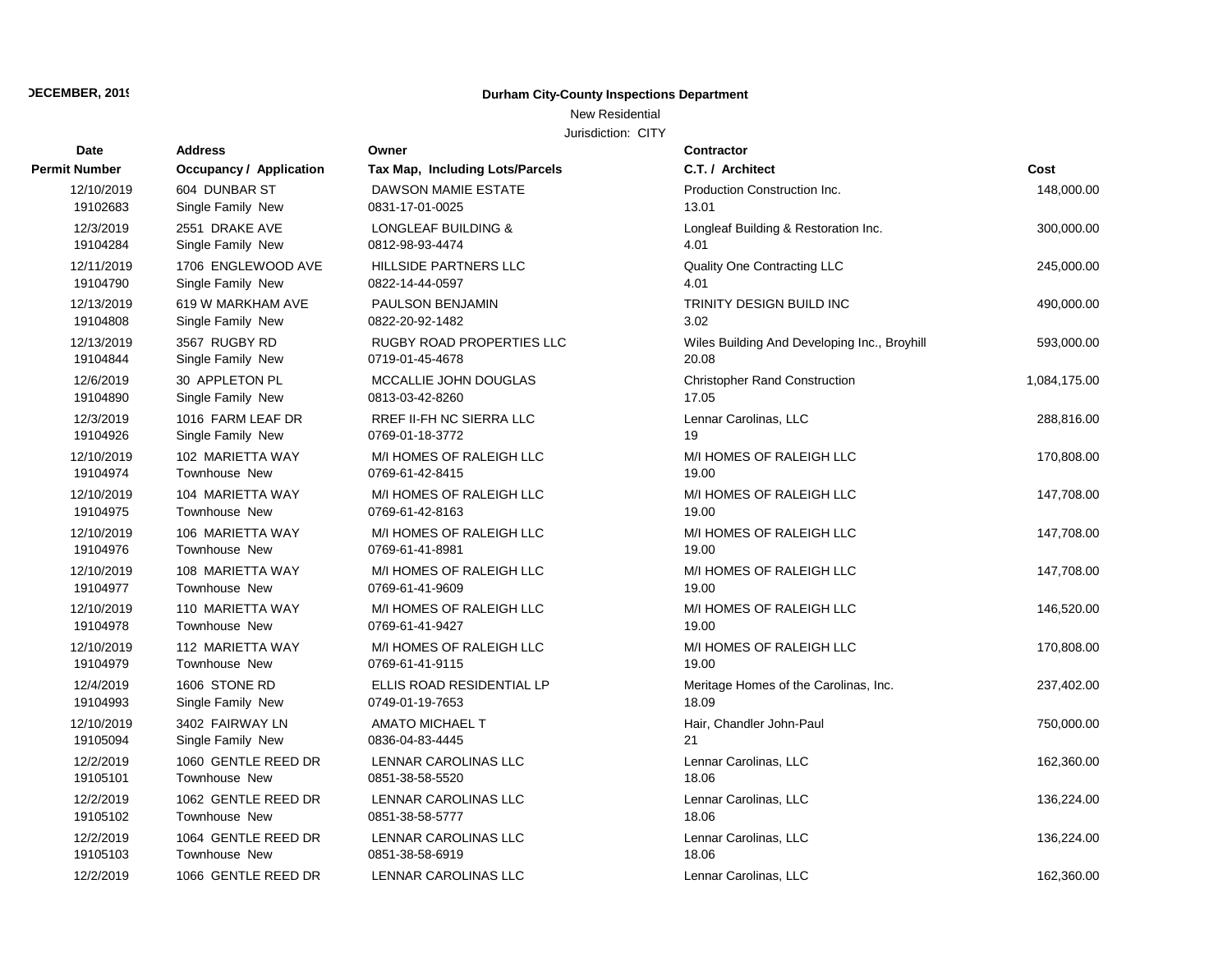## New Residential

| Date                 | <b>Address</b>          | Owner                               | <b>Contractor</b>                         |            |
|----------------------|-------------------------|-------------------------------------|-------------------------------------------|------------|
| <b>Permit Number</b> | Occupancy / Application | Tax Map, Including Lots/Parcels     | C.T. / Architect                          | Cost       |
| 19105104             | Townhouse New           | 0851-38-59-6256                     | 18.06                                     |            |
| 12/2/2019            | 1018 FARM LEAF DR       | <b>RREF II-FH NC SIERRA LLC</b>     | Lennar Carolinas, LLC                     | 280,566.00 |
| 19105106             | Single Family New       | 0769-01-18-3798                     | 19                                        |            |
| 12/3/2019            | 230 TAMWORTH CRK        | <b>CREEKSIDE COMMONS DEVELOPERS</b> | Ryan Homes and/or NV Homes NVR, Inc., T/A | 155,958.00 |
| 19105109             | <b>Townhouse New</b>    | 0709-13-87-3554                     | 20.18                                     |            |
| 12/3/2019            | 232 TAMWORTH CRK        | <b>CREEKSIDE COMMONS DEVELOPERS</b> | Ryan Homes and/or NV Homes NVR, Inc., T/A | 156,816.00 |
| 19105110             | <b>Townhouse New</b>    | 0709-13-87-1246                     | 20.18                                     |            |
| 12/3/2019            | 234 TAMWORTH CRK        | <b>CREEKSIDE COMMONS DEVELOPERS</b> | Ryan Homes and/or NV Homes NVR, Inc., T/A | 185,064.00 |
| 19105111             | Townhouse New           | 0709-13-86-0909                     | 20.18                                     |            |
| 12/4/2019            | 1040 LIPPINCOTT RD      | MERITAGE HOMES OF THE               | Meritage Homes of the Carolinas, Inc.     | 243,474.00 |
| 19105112             | Single Family New       | 0749-01-19-7275                     | 18.09                                     |            |
| 12/4/2019            | 3404 CEDARBIRD WAY      | STANLEY MARTIN COMPANIES LLC        | Stanley Martin Companies, LLC             | 210,342.00 |
| 19105115             | Single Family New       | 0800-68-88-2817                     | 20.17                                     |            |
| 12/10/2019           | 4006 CATFISH WAY        | PULTE HOME COMPANY LLC              | Pulte Home Company, LLC                   | 165,000.00 |
| 19105121             | Single Family New       | 0749-83-27-7938                     | 18.09                                     |            |
| 12/5/2019            | 1107 VALLEY ROSE WAY    | DREES COMPANY THE                   | THE DREES HOMES COMPANY                   | 289,608.00 |
| 19105135             | Single Family New       | 0813-27-88-9106                     | 17.07                                     |            |
| 12/5/2019            | 2003 MEADOWCREEK DR     | LAKEFIELD FARM LLC                  | HOMES BY DICKERSON, INC.                  | 361,119.00 |
| 19105138             | Single Family New       | 0813-79-76-6994                     | 17.07                                     |            |
| 12/13/2019           | 2321 TIMBERVIEW DR      | LAKEFIELD FARM LLC                  | HOMES BY DICKERSON, INC.                  | 306,116.00 |
| 19105139             | Single Family New       | 0813-79-52-5398                     | 17.07                                     |            |
| 12/10/2019           | 103 CURLEW DR           | <b>GRAYSON DARE HOMES INC</b>       | GRAYSON DARE HOMES, INC.                  | 520,000.00 |
| 19105149             | Single Family New       | 0707-59-77-8929                     | 20.19                                     |            |
| 12/12/2019           | 1101 GARDENGATE DR      | EPCON ANDREWS CHAPEL LLC            | EPCON COMMUNITIES CAROLINAS LLC           | 218,856.00 |
| 19105156             | Single Family New       | 0769-55-36-1865                     | 19.00                                     |            |
| 12/13/2019           | 218 TAMWORTH CRK        | <b>CREEKSIDE COMMONS DEVELOPERS</b> | Ryan Homes and/or NV Homes NVR, Inc., T/A | 185,064.00 |
| 19105158             | <b>Townhouse New</b>    | 0709-13-97-7941                     | 20.18                                     |            |
| 12/13/2019           | 220 TAMWORTH CRK        | <b>CREEKSIDE COMMONS DEVELOPERS</b> | Ryan Homes and/or NV Homes NVR, Inc., T/A | 156,816.00 |
| 19105159             | <b>Townhouse New</b>    | 0709-13-97-4871                     | 20.18                                     |            |
| 12/13/2019           | 222 TAMWORTH CRK        | <b>CREEKSIDE COMMONS DEVELOPERS</b> | Ryan Homes and/or NV Homes NVR, Inc., T/A | 156,816.00 |
| 19105160             | Townhouse New           | 0709-13-97-2852                     | 20.18                                     |            |
| 12/13/2019           | 224 TAMWORTH CRK        | <b>CREEKSIDE COMMONS DEVELOPERS</b> | Ryan Homes and/or NV Homes NVR, Inc., T/A | 155,958.00 |
| 19105161             | <b>Townhouse New</b>    | 0709-13-87-8872                     | 20.18                                     |            |
| 12/6/2019            | 1017 CHAMBLEE CT        | RREF II-FH NC SIERRA LLC            | Lennar Carolinas, LLC                     | 233,376.00 |
| 19105164             | Single Family New       | 0769-01-19-7415                     | 19                                        |            |
| 12/10/2019           | 302 BEDIVERE LN         | LENNAR CAROLINAS LLC                | Lennar Carolinas, LLC                     | 161,502.00 |
| 19105169             | Single Family New       | 0851-29-91-4016                     | 18.06                                     |            |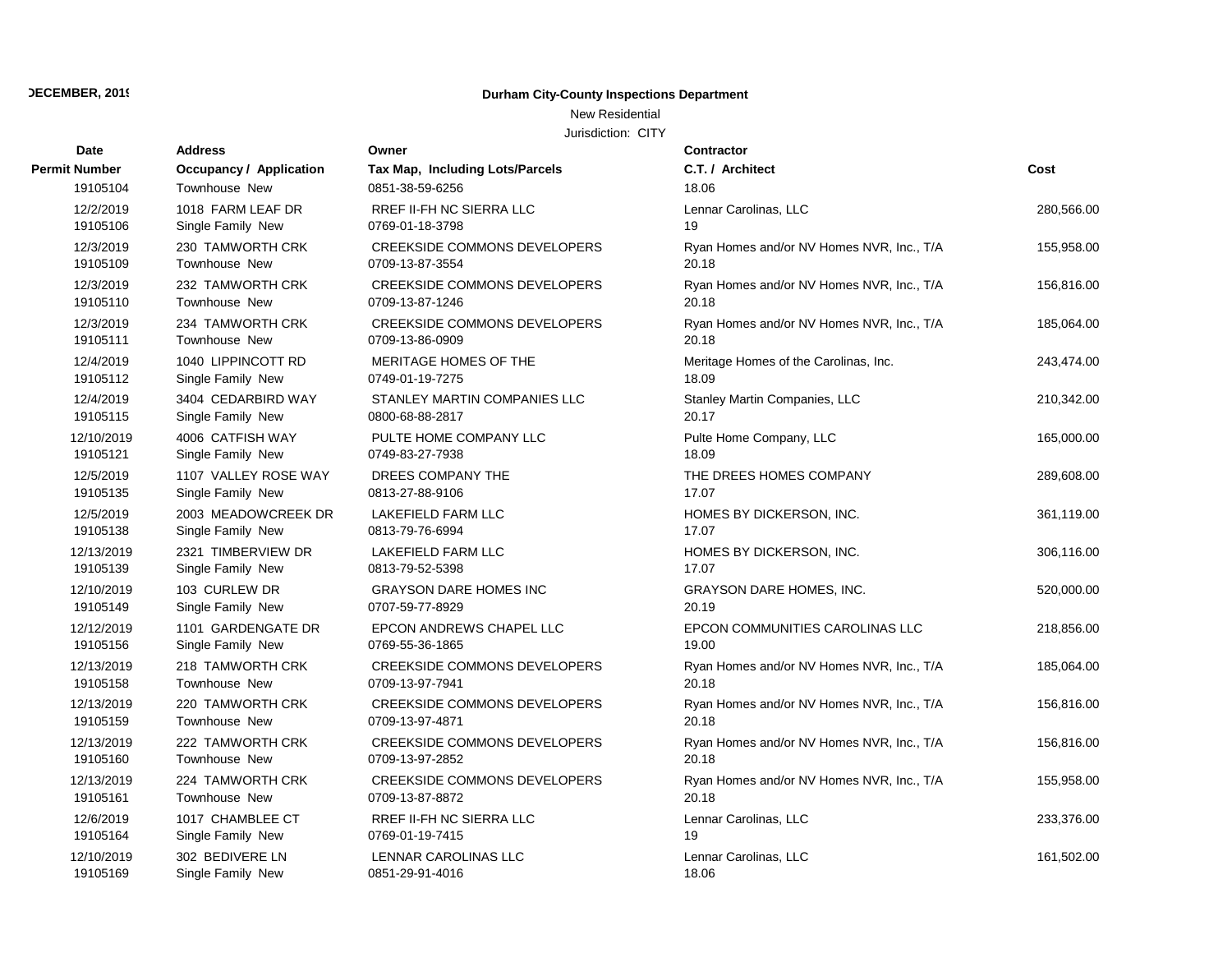## New Residential

| Date                 | <b>Address</b>                 | Owner                           | Contractor                         |            |
|----------------------|--------------------------------|---------------------------------|------------------------------------|------------|
| <b>Permit Number</b> | <b>Occupancy / Application</b> | Tax Map, Including Lots/Parcels | C.T. / Architect                   | Cost       |
| 12/9/2019            | 1019 CHAMBLEE CT               | <b>RREF II-FH NC SIERRA LLC</b> | Lennar Carolinas, LLC              | 173,844.00 |
| 19105170             | Single Family New              | 0769-01-19-7449                 | 19                                 |            |
| 12/9/2019            | 1020 FARM LEAF DR              | RREF II-FH NC SIERRA LLC        | Lennar Carolinas, LLC              | 318,384.00 |
| 19105171             | Single Family New              | 0769-01-18-4803                 | 19                                 |            |
| 12/11/2019           | 1106 FARM LEAF DR              | <b>RREF II-FH NC SIERRA LLC</b> | Lennar Carolinas, LLC              | 321,882.00 |
| 19105172             | Single Family New              | 0769-01-18-4957                 | 19                                 |            |
| 12/10/2019           | 3606 CEDARBIRD WAY             | STANLEY MARTIN COMPANIES LLC    | Stanley Martin Companies, LLC      | 267,696.00 |
| 19105179             | Single Family New              | 0800-79-06-9108                 | 20.17                              |            |
| 12/10/2019           | 1106 SANDTRAP WAY              | PULTE HOME COMPANY LLC          | Pulte Home Company, LLC            | 154,700.00 |
| 19105181             | Single Family New              | 0749-74-72-5009                 | 18.09                              |            |
| 12/11/2019           | 1108 SANDTRAP WAY              | PULTE HOME COMPANY LLC          | Pulte Home Company, LLC            | 215,160.00 |
| 19105182             | Single Family New              | 0749-74-72-5643                 | 18.09                              |            |
| 12/11/2019           | 1203 SANDTRAP WAY              | PULTE HOME COMPANY LLC          | Pulte Home Company, LLC            | 165,660.00 |
| 19105183             | Single Family New              | 0749-74-53-9508                 | 18.09                              |            |
| 12/11/2019           | 1205 SANDTRAP WAY              | PULTE HOME COMPANY LLC          | Pulte Home Company, LLC            | 154,700.00 |
| 19105184             | Single Family New              | 0749-74-54-9029                 | 18.09                              |            |
| 12/11/2019           | 5330 FAULKNER ST               | PULTE HOME COMPANY LLC          | Pulte Home Company, LLC            | 155,298.00 |
| 19105188             | <b>Townhouse New</b>           | 0747-25-78-5061                 | 20.28                              |            |
| 12/11/2019           | 5332 FAULKNER ST               | PULTE HOME COMPANY LLC          | Pulte Home Company, LLC            | 147,444.00 |
| 19105189             | Townhouse New                  | 0747-25-77-3765                 | 20.28                              |            |
| 12/11/2019           | 5334 FAULKNER ST               | PULTE HOME COMPANY LLC          | Pulte Home Company, LLC            | 147,444.00 |
| 19105190             | <b>Townhouse New</b>           | 0747-25-77-1583                 | 20.28                              |            |
| 12/11/2019           | 5336 FAULKNER ST               | PULTE HOME COMPANY LLC          | Pulte Home Company, LLC            | 155,298.00 |
| 19105191             | Townhouse New                  | 0747-25-67-9287                 | 20.28                              |            |
| 12/11/2019           | 602 COURTSHIP CV               | AV HOMES OF RALEIGH LLC         | TAYLOR MORRISON OF CAROLINAS, INC. | 211,025.00 |
| 19105195             | Single Family New              | 0748-95-30-4188                 | 20.28                              |            |
| 12/11/2019           | 1216 PONDFIELD WAY             | TAYLOR MORRISON OF CAROLINAS    | TAYLOR MORRISON OF CAROLINAS, INC. | 223,650.00 |
| 19105196             | Single Family New              | 0728-23-51-0626                 | 20.21                              |            |
| 12/11/2019           | 404 LIONEL ST                  | <b>CMD-LONGVIEW LLC</b>         | <b>JOSEPH K. STEWART</b>           | 138,666.00 |
| 19105220             | <b>Townhouse New</b>           | 0812-01-16-2623                 | 17.06                              |            |
| 12/11/2019           | 406 LIONEL ST                  | <b>CMD-LONGVIEW LLC</b>         | <b>JOSEPH K. STEWART</b>           | 138,666.00 |
| 19105221             | Townhouse New                  | 0812-01-16-2625                 | 17.06                              |            |
| 12/11/2019           | 408 LIONEL ST                  | <b>CMD-LONGVIEW LLC</b>         | JOSEPH K. STEWART                  | 132,264.00 |
| 19105222             | Townhouse New                  | 0812-01-16-2627                 | 17.06                              |            |
| 12/11/2019           | 410 LIONEL ST                  | EASTWOOD HOMES OF RALEIGH LLC   | <b>JOSEPH K. STEWART</b>           | 132,264.00 |
| 19105223             | <b>Townhouse New</b>           | 0812-01-16-2629                 | 17.06                              |            |
| 12/11/2019           | 412 LIONEL ST                  | EASTWOOD HOMES OF RALEIGH LLC   | <b>JOSEPH K. STEWART</b>           | 153,186.00 |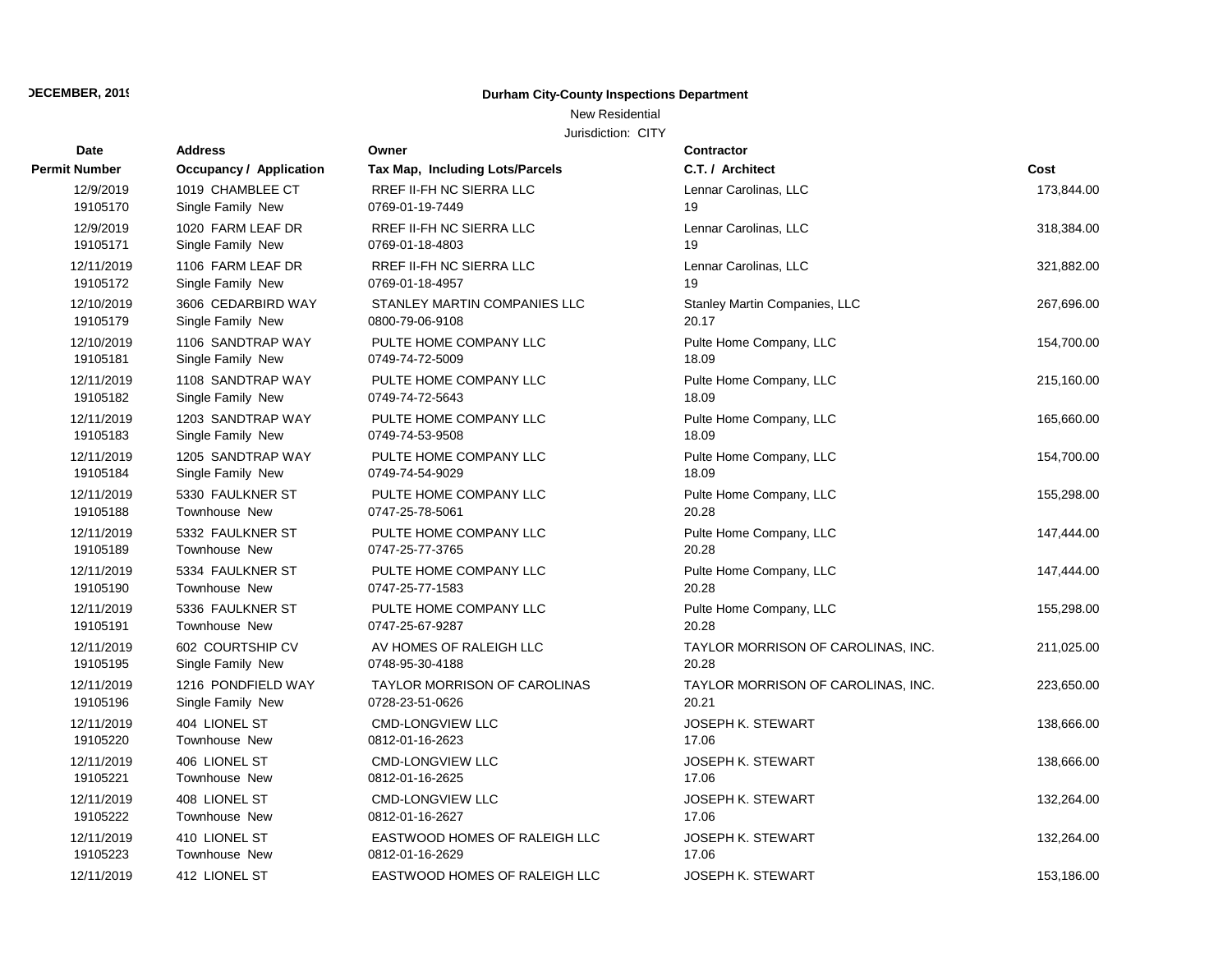## New Residential

| <b>Date</b>            | <b>Address</b>                       | Owner                                   | <b>Contractor</b>             |            |
|------------------------|--------------------------------------|-----------------------------------------|-------------------------------|------------|
| <b>Permit Number</b>   | <b>Occupancy / Application</b>       | Tax Map, Including Lots/Parcels         | C.T. / Architect              | Cost       |
| 19105224               | Townhouse New                        | 0812-01-16-2722                         | 17.06                         |            |
| 12/11/2019             | 120 RAPHAEL PL                       | <b>GHD-STERLING LLC</b>                 | True Homes, LLC               | 204,996.00 |
| 19105243               | Single Family New                    | 0748-80-95-5266                         | 20.14                         |            |
| 12/13/2019             | 317 BEDIVERE LN                      | LENNAR CAROLINAS LLC                    | Lennar Carolinas, LLC         | 159,258.00 |
| 19105256               | Single Family New                    | 0851-29-60-0111                         | 18.06                         |            |
| 12/16/2019<br>19105257 | 1102 GENTLE REED DR<br>Townhouse New | LENNAR CAROLINAS LLC<br>0851-38-59-7517 | Lennar Carolinas, LLC         | 136,224.00 |
| 12/13/2019             | 4019 GRACEVIEW WAY                   | <b>CIOLINO HENRY P</b>                  | MORNINGSTAR HOMES, INC        | 546,962.21 |
| 19105260               | Single Family New                    | 0803-02-76-2880                         | 17.07                         |            |
| 12/16/2019             | 1104 GENTLE REED DR                  | LENNAR CAROLINAS LLC                    | Lennar Carolinas, LLC         | 135,036.00 |
| 19105263               | <b>Townhouse New</b>                 | 0851-38-59-7854                         | 18.06                         |            |
| 12/16/2019             | 1106 GENTLE REED DR                  | LENNAR CAROLINAS LLC                    | Lennar Carolinas, LLC         | 135,036.00 |
| 19105264               | <b>Townhouse New</b>                 | 0851-39-50-7096                         | 18.06                         |            |
| 12/16/2019             | 1108 GENTLE REED DR                  | LENNAR CAROLINAS LLC                    | Lennar Carolinas, LLC         | 136,224.00 |
| 19105265               | <b>Townhouse New</b>                 | 0851-39-50-8343                         | 18.06                         |            |
| 12/18/2019             | 1112 GENTLE REED DR                  | LENNAR CAROLINAS LLC                    | Lennar Carolinas, LLC         | 162,360.00 |
| 19105266               | <b>Townhouse New</b>                 | 0851-39-50-8694                         | 18.06                         |            |
| 12/18/2019             | 1114 GENTLE REED DR                  | LENNAR CAROLINAS LLC                    | Lennar Carolinas, LLC         | 135,036.00 |
| 19105267               | <b>Townhouse New</b>                 | 0851-39-50-9839                         | 18.06                         |            |
| 12/18/2019             | 1116 GENTLE REED DR                  | LENNAR CAROLINAS LLC                    | Lennar Carolinas, LLC         | 135,036.00 |
| 19105268               | <b>Townhouse New</b>                 | 0851-39-51-9170                         | 18.06                         |            |
| 12/18/2019             | 1118 GENTLE REED DR                  | LENNAR CAROLINAS LLC                    | Lennar Carolinas, LLC         | 162,360.00 |
| 19105269               | <b>Townhouse New</b>                 | 0851-39-51-9470                         | 18.06                         |            |
| 12/13/2019             | 2005 MEADOWCREEK DR                  | LAKEFIELD FARM LLC                      | HOMES BY DICKERSON, INC.      | 408,000.00 |
| 19105272               | Single Family New                    | 0813-79-76-0371                         | 17.07                         |            |
| 12/13/2019             | 2115 ARBORWOOD DR                    | LAKEFIELD FARM LLC                      | HOMES BY DICKERSON, INC.      | 311,124.00 |
| 19105273               | Single Family New                    | 0813-79-70-3848                         | 17.07                         |            |
| 12/26/2019             | 1325 MERRION AVE                     | PULTE HOME COMPANY LLC                  | Pulte Home Company, LLC       | 162,294.00 |
| 19105292               | Townhouse New                        | 0747-25-26-2113                         | 20.28                         |            |
| 12/26/2019             | 1839 SANDOVAL DR                     | SCOTTIE TREY LAND LLC                   | THE DREES HOMES COMPANY       | 262,746.00 |
| 19105298               | Single Family New                    | 0850-50-57-2761                         | 18.08                         |            |
| 12/20/2019             | 3 NIGHT HERON CT                     | STANLEY MARTIN COMPANIES LLC            | Stanley Martin Companies, LLC | 283,140.00 |
| 19105310               | Single Family New                    | 0800-69-12-4134                         | 20.17                         |            |
| 12/26/2019             | 1026 WOOD OWL WAY                    | STANLEY MARTIN COMPANIES LLC            | Stanley Martin Companies, LLC | 283,866.00 |
| 19105311               | Single Family New                    | 0800-58-57-8198                         | 20.17                         |            |
| 12/26/2019             | 1317 MERRION AVE                     | PULTE HOME COMPANY LLC                  | Pulte Home Company, LLC       | 160,000.00 |
| 19105348               | <b>Townhouse New</b>                 | 0747-25-16-2038                         | 20.28                         |            |